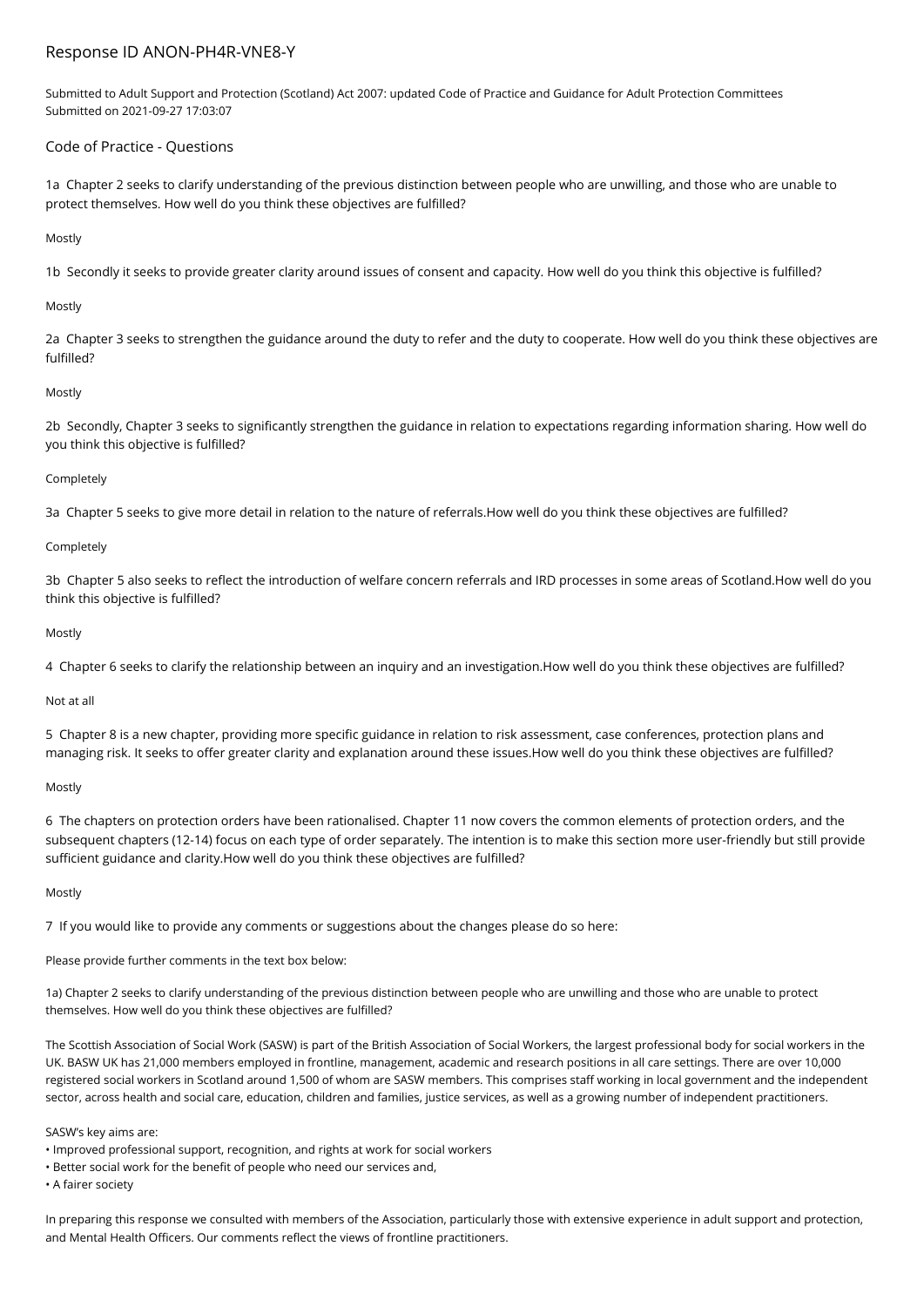The objectives in this chapter are met to a certain extent, and it reads clearly without being overly prescriptive.

The holistic and trauma informed approach is welcome. It is positive that the code acknowledges the complex set of circumstances in a person's life that could lead to them being "unwilling" to safeguard themselves. SASW still has concern that the term "unwilling" versus "unable" is value laden language and implies real choice, when often this is not the case.

The chapter covers many scenarios which are useful including alcohol related brain damage, homelessness, and transitions to adult services, with a welcome acknowledgement of the complexity and need for ongoing assessment in these cases.

The Code should include clarity about where responsibilities lie when people who use services are unwilling/unable to engage, and where agencies such as health and Police do not remain actively involved. There is often an assumption that the responsibility for managing the identified risks lies solely with social work. This approach often leaves social work practitioners wondering what to do next and how they can support or protect the person, when there is no active involvement from other agencies and eligibility thresholds effectively preclude on-going case work.

Overall, the chapter needs to be more explicit with regards to the support element of adult support and protection. In instances where protective measures are not required, there may still be a need for a supportive framework to be placed around a person. SASW members referred to the inconsistent use of adult services care and support across Scotland. Such approaches are good practice and should become standardised. This is likely to require some social work and social care resource.

1b) Secondly, it seeks to provide greater clarity around issues of consent and capacity. How well do you think this objective is fulfilled?

In general, the chapter provides greater clarity around issues of consent and capacity and reads well as a multi-agency document for use across professions.

There is a welcome shift away from the requirement for medical diagnosis and a task and processed intervention, rather than a relationship-based approach. However, without a medical assessment of capacity, there is a risk that when someone is deemed unable to safeguard themselves it is not clear whose responsibility with whom future decisions lie.

An individual may have capacity in one area, but not in other, and this may fluctuate. The broad focus on capacity within the chapter, where the issue is not too focussed or too narrow, is positive.

We welcome that the chapter makes clear that an individual does not have to lack capacity to meet the criteria, as this has been an area of confusion for some people within certain professional groups.

The focus on supported decision-making and acknowledgement that people's capacity can change over time is also a strength within the chapter.

2a) Chapter 3 seeks to strengthen the guidance around the duty to refer and the duty to cooperate. How well do you think these objectives are fulfilled?

Overall, this chapter strengthens the guidance around the duty to refer and the duty to cooperate.

SASW members welcome that General Practitioners, Scottish Fire and Rescue Services, Scottish Ambulance Service and Scottish Prison Service are included in the list of services that contribute to the support and protection of adults at risk.

The explicit focus on co-production, and effective communication between a range of agencies and professionals is positive. We hope this will encourage more cooperative working, making it clearer that adult support and protection is "everybody's business" and that this will support the skills, knowledge, and expertise that social workers bring to this multi-disciplinary environment.

SASW members particularly welcomed the Scottish Governments intention to revise the adult support and protection guidance on the involvement of General Practitioners in multi-agency protection arrangements. We think their role in this context should be strengthened as their involvement and capacity to engage in Adult Support and Protection processes and to attend meetings are vital to a full multi-disciplinary, universal services approach.

We note that in child protection case conferences, if key professionals are found not to be attending this can be referred to the child protection committees as a cause for concern. We suggest that this approach is trialled in adult protection as it would create more balanced responsibility across the professions, however, we recognise that this is likely to require some further resource.

2b) Secondly, Chapter 3 seeks to significantly strengthen the guidance in relation to expectations regarding information sharing. How well do you think that this objective is fulfilled?

The guidance in relation to expectations regarding information sharing has been significantly strengthened which we welcome. We hope this will mitigate some of the reluctance to share information across agencies. It serves to justify why social workers make the decision to share information in certain cases, particularly when this is questioned by other professionals. However, there remains a question as to how effective this change will be in practice when anxiety about sharing information runs high across many professions.

3a) Chapter 5 seeks to give more detail in relation to the nature of referrals. How well do you think these objectives are fulfilled?

The detail in relation to referrals is robust and clear.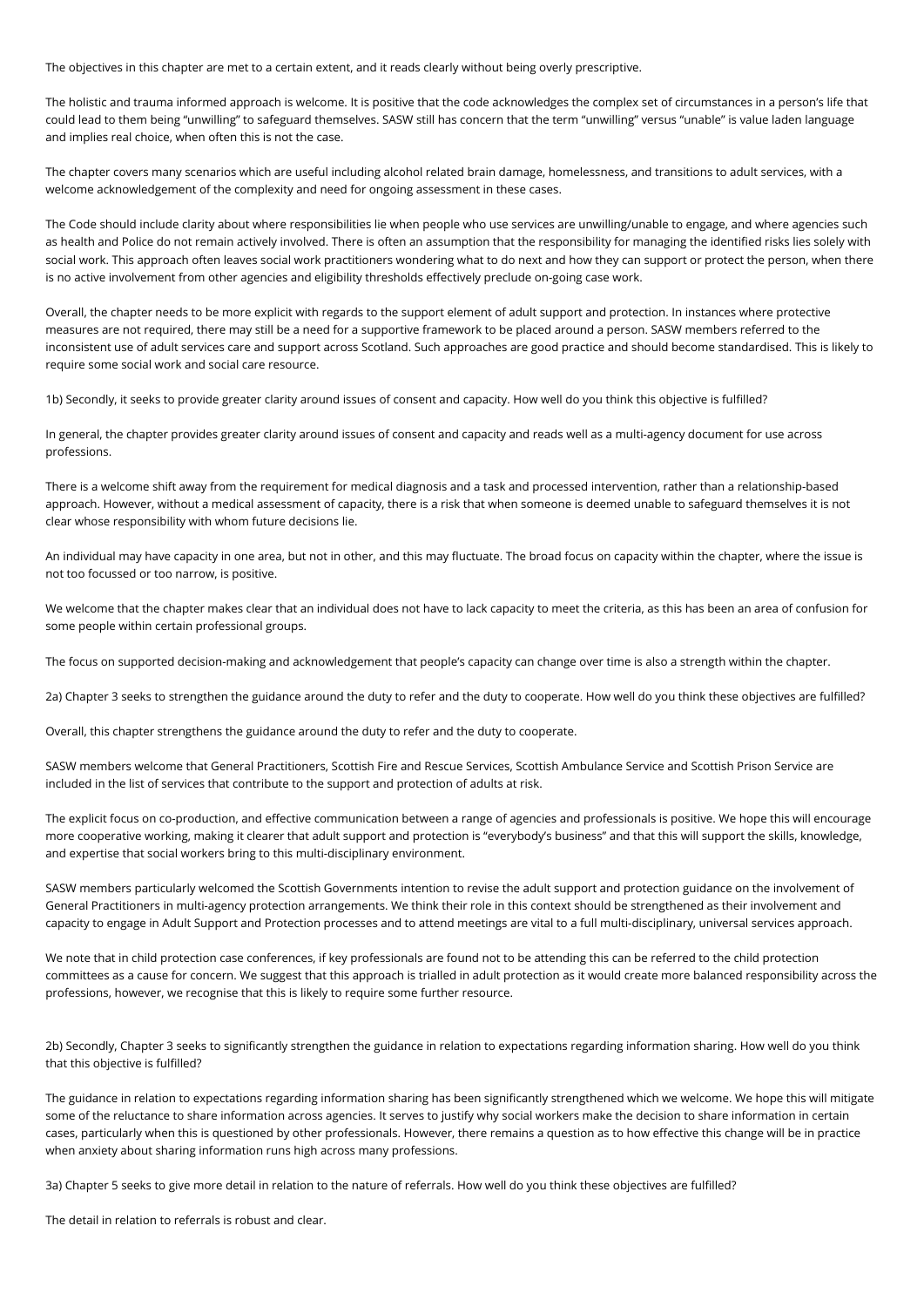Point 19 states, "if it is determined that the adult does not meet the three-point test, this decision does not preclude considering other relevant legislation, local procedures or alternative services to respond to the individual's needs. This would include practical and emotional support provided by social work, health and independent providers." This inclusion is welcome, it recognises that people can get support from a range of different agencies. People who use services need more early intervention and prevention options. Eligibility thresholds and resource limitations in local authorities mean that social work is not always in a position to deliver this.

The chapter clearly sets out expectations and a general framework and information on process. However, practice differs between authorities.

Point 24 on 16-and-17-year-olds is particularly welcomed. Once a service user reaches the age of 16, there can be pressure for them to be considered an adult. It is positive that explicit reference is made to the fact that child protection frameworks and legislation can still be used. SASW agrees that professional responses must be appropriate for the person, rather than what fits best with the service. The reference to transitional support is positive.

3b) Chapter 5 also seeks to reflect the introduction of welfare concern referrals and IRD processes in some areas of Scotland. How well do you think this objective is fulfilled?

Overall, the objective in this chapter has been fulfilled.

As is stated in the chapter, the use of inter-agency referral discussions is at the discretion of local partnerships, meaning they are not consistent across Scotland. This can cause confusion for practitioners who move between or work across localities. SASW recommends there be a standardised approach to inter-agency referral discussions, and that these should be implemented consistently across the country. This would enable an inter-agency approach to adult support and protection that is currently lacking in some areas. Inter-agency referral discussions create opportunities for different agencies to understand the role of social work in adult support and protection more clearly and facilitate more collaborative working.

The introduction of welfare concern referrals create opportunity for significantly improved practice and better outcomes for people. The welfare concern referral allows for social work to review chronologies and previous contacts, allowing practitioners to track changes, look at patterns and undertake contextual analysis.

4) Chapter 6 seeks to clarify the relationship between an inquiry and an investigation. How well do you think these objectives are fulfilled?

The objectives in Chapter 6 are not fulfilled.

The definition of an inquiry and an investigation is not clear and needs work, particularly given each local authority counts inquiries and investigations differently. Some localities carry out visits under the inquiry stage, whilst others may state that when a visit is carried out and the adult interviewed, that this is an investigation.

"An investigation is therefore part of, and not subsequent to, a Section 4 inquiry". This language is potentially confusing, we recommend that this be reviewed for further clarity.

"The warrant expires 72 hours after it has been granted. Once a warrant has expired, the council officer must not re-enter or remain in that place." This is unclear. This implies that once there is a warrant, an officer can leave and re-enter a property over the course of the 72 hours that it has been granted, with impunity. Once the warrant has been used to gain entry once, it cannot be used again, and cannot be used to enter and re-enter over a 72-hour period. This should be clarified.

5) Chapter 8 is a new chapter, providing more specific guidance in relation to risk assessment, case conferences, protection plans and managing risk. It seeks to offer greater clarity and explanation around these issues. How well do you think these objectives are fulfilled?

The objectives in this chapter are largely fulfilled. It is helpful to see that the use of digital technology and other impacts on working by the pandemic have been taken into consideration, for example, the use of virtual case conferences, and phone interviews for adult at risk concerns.

The reference to amending and reviewing risk assessments, as circumstances change, is welcome and necessary. Additionally, the consideration of the role other agencies play in risk assessment helps to clarify that this is a wider responsibility than that only of social work.

The chapter clearly outlines that case conferences should be as inclusive as possible reinforcing the importance of equality of access. This is positive.

SASW welcomes the section on large scale investigations and the acknowledgement that, despite the Act making no reference to large scale inquiries, they have become increasingly prevalent across the country since the Act's implementation. Such investigations can be a source of anxiety for social work practitioners, but the chapter clearly structures who is involved and provides an observable framework that will support practice.

6) The chapters on Protection Orders have been rationalised. Chapter 11 now covers the common elements of protection orders, and the subsequent chapters (12-14) focus on each type of order separately. The intention is to make this section more user-friendly but still provide sufficient guidance and clarity. How well do you think these objectives are fulfilled?

The chapters read well and covers common elements of protection orders, providing clarity. This is particularly helpful given some localities use certain orders more than others. Outlining the orders in different chapters is a good approach. The chapters clearly spell out the context in which orders can be used, and the relevant agencies and their roles.

The section is indeed more user friendly, and the inclusion of hyperlinks to different sections is useful.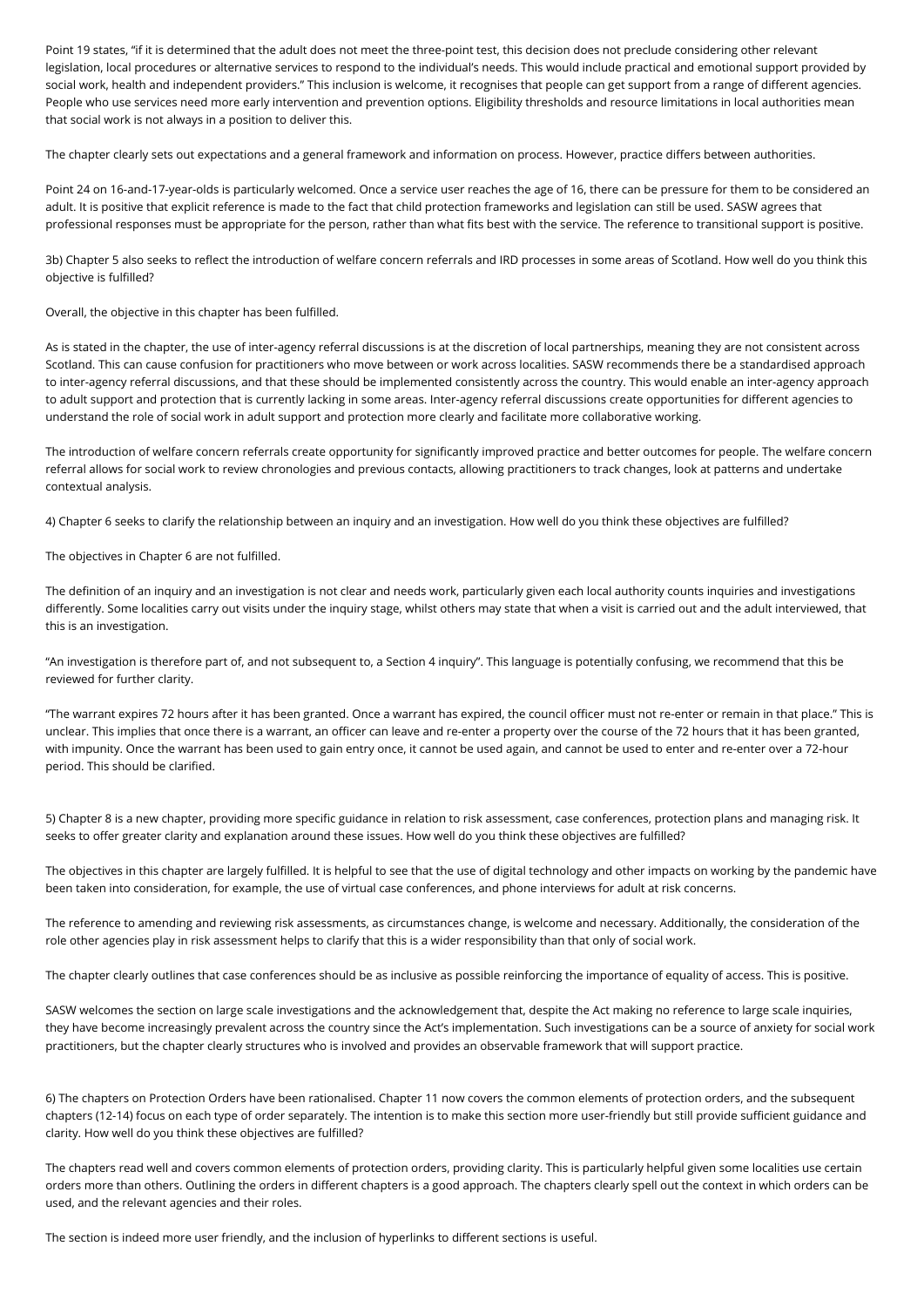The references to the Vulnerable Witnesses (Scotland) Act 2004 and the duty to liaise with the sheriff are helpful where concerned about people accompanying supported people to hearings.

The section on who has responsibility for an adult's property is helpful and should help to reduce contention in practice.

Point 15, page 79 – it is useful that reference is made to banning orders linking to child protection processes.

### Adult Protection Committee Guidance questions

1 The revised guidance has been reordered to better follow the structure of the Act, and thus be more efficient to use.How well do you think these objectives are fulfilled?

#### Not Answered

2 The revised guidance strengthens the expectations regarding the duties to cooperate and refer, and regarding information sharing , offering greater clarity and guidance. How well do you think these objectives are fulfilled?

#### Not Answered

3 The revised guidance has a new section covering the role of Adult Protection Committees (APCs) in giving information or advice and in making proposals to named public bodies. Again this seeks to offer greater clarity of expectations.How well do you think these objectives are fulfilled?

#### Not Answered

4 The revised guidance has more to say about audit activity, biennial reports, case reviews and Large Scale Investigations. This is intended to offer more information around these issues.How well do you think these objectives are fulfilled?

#### Not Answered

5 The revised guidance has a new section on governance, covering the relationship between APCs and Chief Officer Groups and other overarching forums. Included in this are matters relating to the appointment of conveners. This seeks to clarify the structures and interactions of each.How well do you think these objectives are fulfilled?

#### Not Answered

6 If you would like to provide any comments or suggestions about the changes please do so here:

Please provide further comments in the text box below:

SASW is not able to comment on this section of the consultation at this time. After engaging with our membership on this section, the general view from frontline workers was that they have very little connection with their APC's and are thus unable to give meaningful feedback.

This leads SASW to ask how well-connected frontline workers feel to, and understand, their adult protection committees locally.

#### About you

What is your name?

Name: Emily Galloway

What is your email address?

Email: emily.galloway@basw.co.uk

Are you responding as an individual or an organisation?

Organisation

What is your organisation?

Organisation: Scottish Association of Social Work (part of BASW UK)

The Scottish Government would like your permission to publish your consultation response. Please indicate your publishing preference: